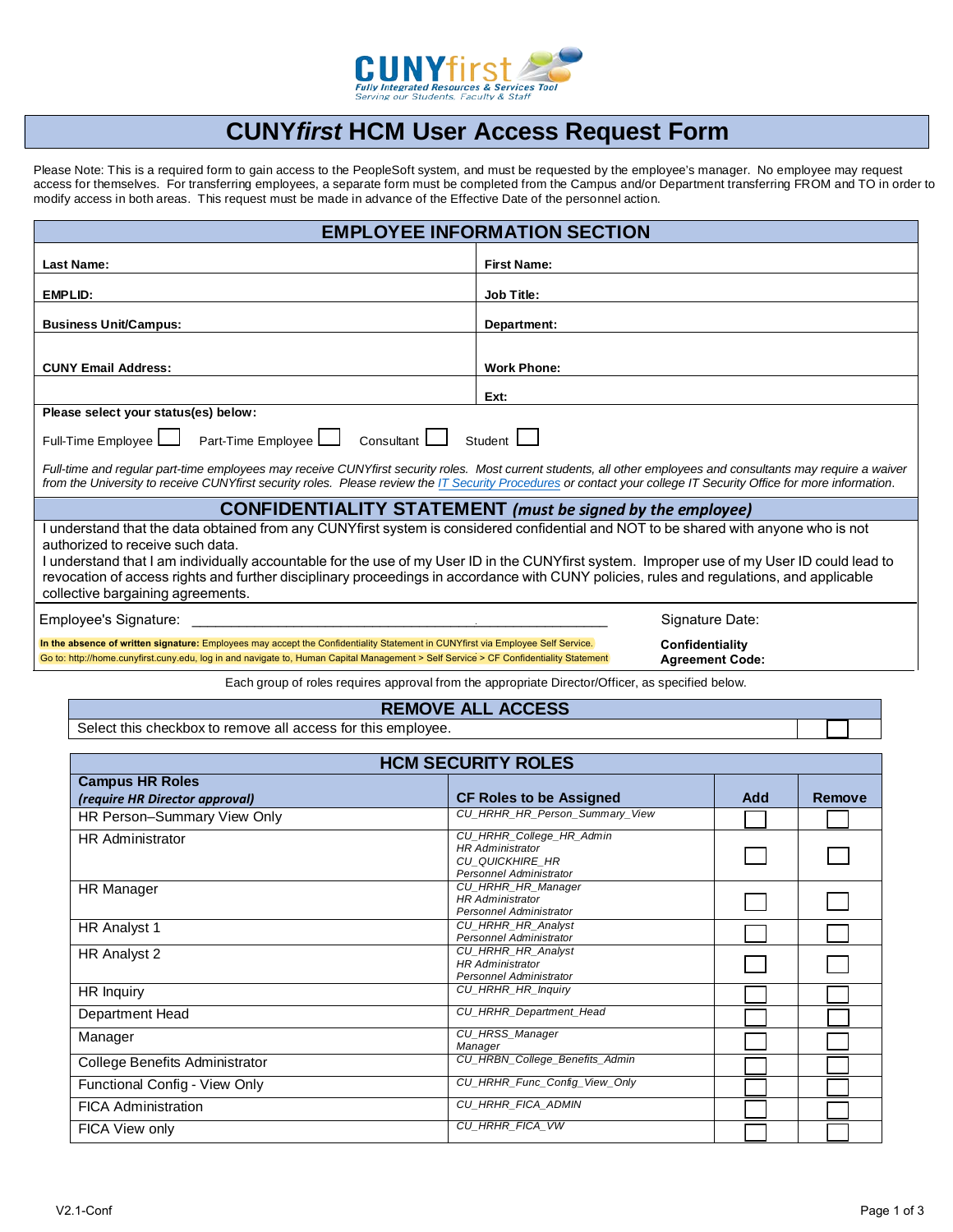| <b>HCM SECURITY ROLES</b>                                 |                                                              |     |               |
|-----------------------------------------------------------|--------------------------------------------------------------|-----|---------------|
| <b>Campus Recruiting Roles</b>                            |                                                              |     |               |
| (require HR Director approval)                            | <b>CF Roles to be Assigned</b>                               | Add | <b>Remove</b> |
| <b>Chief Diversity Officer</b>                            | CU HRHR Affirm Action Officer                                |     |               |
| Hiring Manager                                            | CU_HRRS_Hiring_Manager                                       |     |               |
| Recruiter                                                 | <b>CU HRRS Recruiter</b><br><b>Recruitment Administrator</b> |     |               |
| <b>Recruiting Assistant</b>                               | CU_HRRS_Recruiter_Admin_Asst                                 |     |               |
| Final Job Offer Approver                                  | <b>CU HRHR Campus President</b>                              |     |               |
| <b>Campus Payroll Roles</b>                               |                                                              |     |               |
| (require University Payroll Director approval)            | <b>CF Roles to be Assigned</b>                               | Add | <b>Remove</b> |
| Payroll Inquiry                                           | CU_HRPY_Payroll_Inquiry                                      |     |               |
| PI Job Data Override Coordinator                          | CU_HRPI_Data_Override                                        |     |               |
| Scholarship Payroll Coordinator                           | CU_HRHR_College_Schol_HR_Cord                                |     |               |
| <b>Time Entry Coordinator</b>                             | CU_HRPI_Time_Entry_Update                                    |     |               |
| Time Entry - View                                         | CU_HRPI_Time_Entry_View_Only                                 |     |               |
| <b>Campus Budget/Finance Roles</b>                        |                                                              |     |               |
| (require Budget Officer approval)                         | <b>CF Roles to be Assigned</b>                               | Add | Remove        |
| <b>Budget Officer</b>                                     | CU_HRHR_Budget_Officer<br>CU_QUICKHIRE_BUDGET_OFF            |     |               |
| <b>Budget Analyst</b>                                     | <b>CU_HRHR_Budget Analyst</b>                                |     |               |
| <b>College Commitment Accounting Coordinator</b>          | CU_HRPY_Clg_Comm_Acct_Coord                                  |     |               |
| Community College Job Allocation Coordinator              | CU HRPI JOB ALLOC ADMIN CITY                                 |     |               |
| Senior College Job Allocation Coordinator                 | CU_HRPI_JOB_ALLOC_ADMIN_STATE                                |     |               |
| <b>Query Roles</b>                                        |                                                              |     |               |
| (require HR Director approval)                            | <b>CF Roles to be Assigned</b>                               | Add | Remove        |
| <b>General Use Query</b>                                  | CU HRHR General Use Query                                    |     |               |
| Query Run                                                 | CU_Query_Run                                                 |     |               |
| Query Schedule                                            | <b>CU Query Schedule</b>                                     |     |               |
| <b>Query Roles</b>                                        |                                                              |     |               |
| (require approval from appropriate department Director in | <b>CF Roles to be Assigned</b>                               | Add | Remove        |
| addition to HR Director approval)                         |                                                              |     |               |
| Query Access - Budget/Finance**                           | CU_Qry_Access_FinanceBudget                                  |     |               |
| Query Access - HR**                                       | CU_Qry_Access_HR                                             |     |               |
| Query Access - Payroll**                                  | CU Qry Access Payroll                                        |     |               |

\*\*Query Access roles must be requested with *General Use Query* and *Query Run* roles.\*\*

| <b>CENTRAL OFFICE ADMINISTRATOR ROLES ONLY</b>                         |                                |     |        |
|------------------------------------------------------------------------|--------------------------------|-----|--------|
| <b>University HR &amp; Recruiting Roles</b>                            |                                |     |        |
| (require HR Director approval)                                         | <b>CF Roles to be Assigned</b> | Add | Remove |
| Central Office HR Administrator                                        | CU_HRHR_Central_Office_HR_Adm  |     |        |
| Recruitment Administrator                                              | CU_HRRS_Recruiting_Admin       |     |        |
| <b>University Payroll Roles</b>                                        |                                |     |        |
| (require University Payroll Director approval)                         | <b>CF Roles to be Assigned</b> | Add | Remove |
| College Payroll Administrator (Access excludes Central<br>Office data) | CU_HRPY_College_Payroll_Admin  |     |        |
| Payroll Job Coordinator                                                | CU_HRHR_Payroll_Job_Administra |     |        |
| Payroll Inquiry                                                        | CU_HRPY_Payroll_Inquiry        |     |        |
| <b>Payroll Position Coordinator</b>                                    | CU_HRHR_PAYROLL_POSITION_UPD   |     |        |
| University Payroll Administrator                                       | CU_HRPY_Univ_Payroll_Admin     |     |        |
| University Payroll Operations                                          | CU HRHR PAYROLL POSITION UPD   |     |        |
| <b>University Budget/Finance Roles</b>                                 |                                |     |        |
| (require University Budget Officer approval)                           | <b>CF Roles to be Assigned</b> | Add | Remove |
| <b>Community College Job Allocation Coordinator</b>                    | CU_HRPI_JOB_ALLOC_ADMIN_CITY   |     |        |
| Senior College Job Allocation Coordinator                              | CU_HRPI_JOB_ALLOC_ADMIN_STATE  |     |        |
| University Commitment Accounting Coordinator                           | CU_HRPY_Univ_Com_Acct_Coord    |     |        |